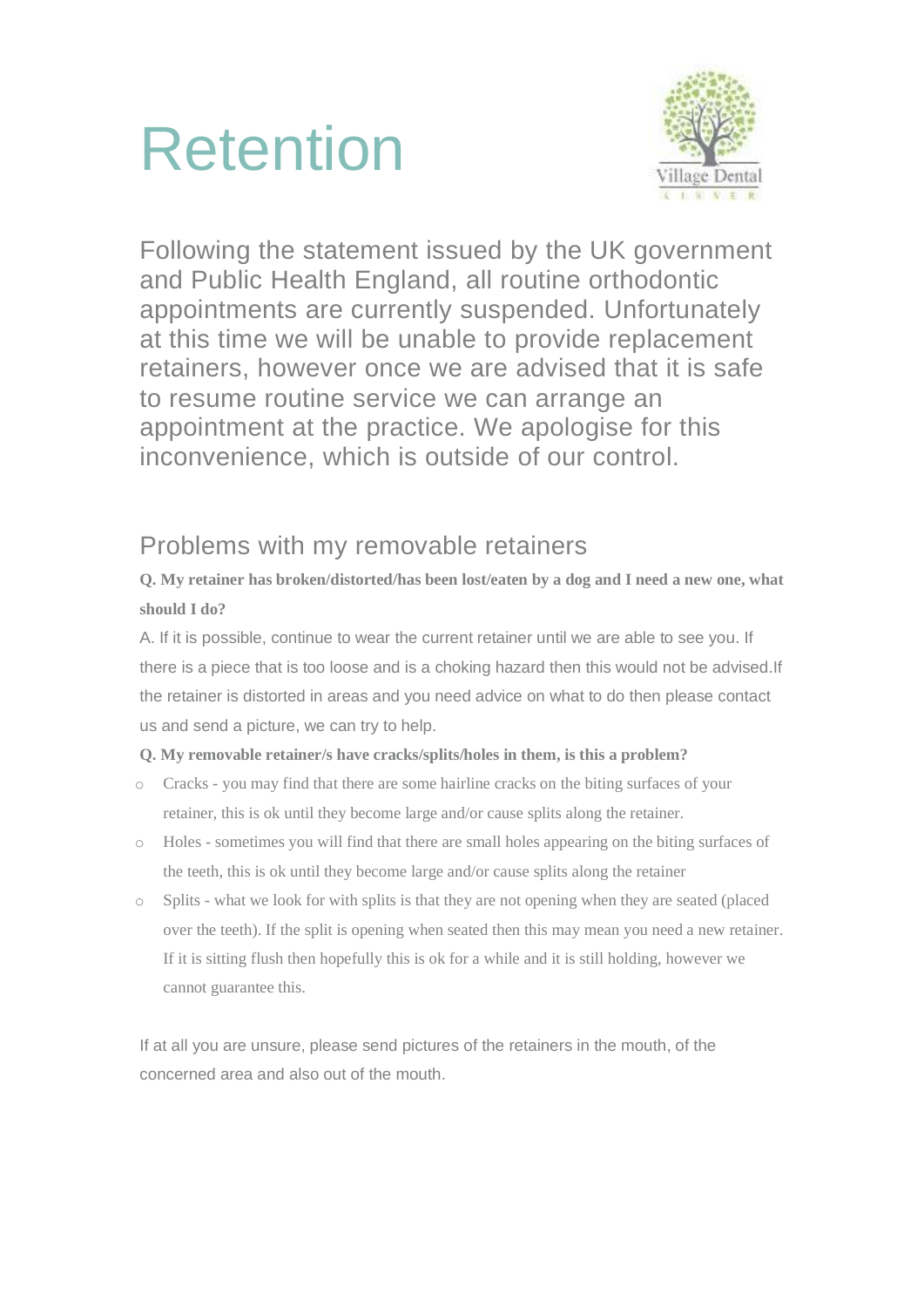# Problems with my fixed retainer

### **Q. Some glue has come away from my fixed retainer, what should I do?**

A. you will need to ensure that you are wearing your removable retainers for a minimum of 10/12 hours per day. As long as you are wearing your removable retainers there shouldn't be any movement. If your retainers are feeling tight in the area where the glue has come away, or in any area for that matter, then you must increase the wear of your retainers.

### **Q. My bonded retainer has come away completely**

A: you will need to make sure you are wearing your removable retainers every day for a minimum of 10/12 hours.

**Q. Part of my bonded retainer has come away and is hanging down, what can I do?** A: if you are currently wearing your removable retainers full time, then this will hold it in place during this time. If you are wearing your removable retainers nights only then dry the area really well and try the wax to hold it in place so not to irritate you during the day If you wanted to you could wear removable retainers throughout the day but remove them for eating and drinking anything other than water. If at all you are unsure, please email pictures of the retainer and we will get back to you.

# Active treatment

Following the statement issued by the UK government and Public Health England, all routine orthodontic appointments are currently suspended. As long as you are looking after the brace and ensuring that your oral hygiene (tooth brushing) is of a high standard, then there is not an issue with the brace remaining in situ. Delaying treatment would not have detrimental effects to the teeth, the specific high tech wires that we use are designed to continue to apply light continuous pressure so will work as expected. To avoid breakages please remember to look after your brace by sticking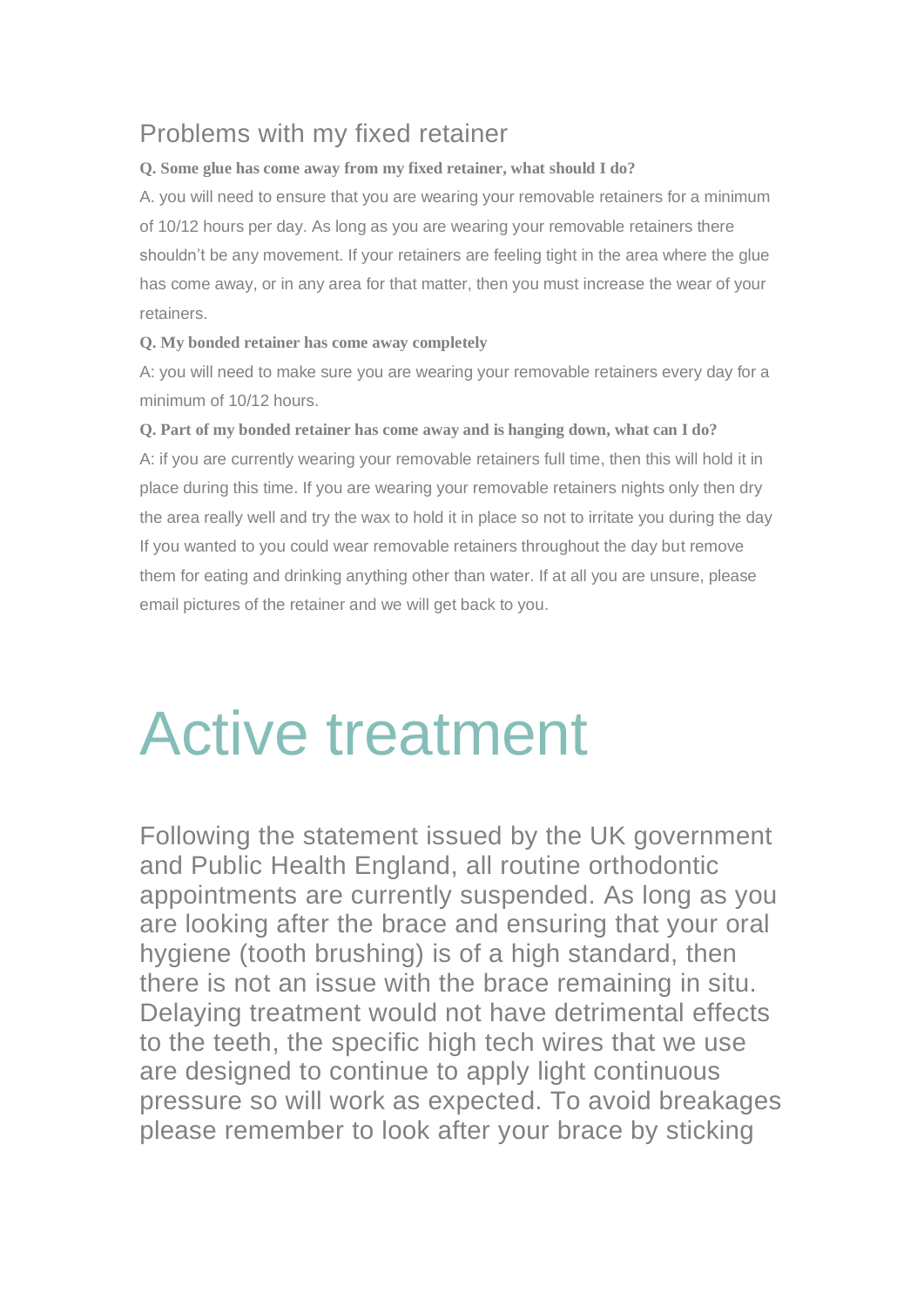## to the softer versions of foods, avoid biting nails, pen lids etc.

# Problems with my fixed brace – Please remember to wash your hands and any items you may be using appropriately before and after.

#### **Q. I have a fractured bracket, does it need to be rebonded?**

A: No. If the bracket is on the wire then leave it there, after brushing your teeth you can place some wax on it, if it is required to stop it from swivelling around on the wire. If the bracket has come away from the wire then it is ok to leave.

#### **Q. A bracket is causing irritation, what can I do?**

A: A small amount of non-medicinal relief wax makes an excellent buffer between the brace and mouth. Simply dry the affected area with a piece of kitchen roll or cotton bud so it's free from saliva, and place a pea sized amount of comfort wax over the area of the brace which is causing irritation. It is important to warm the wax between your fingers to make it malleable. Eating will then become more comfortable (do avoid hot drinks as this will melt the wax). If the wax is accidentally ingested please don't worry, as the wax is harmless.

#### **Q. A bracket is broken on the wire, causing irritation, and I want to remove it?**

A. If you feel you need to remove the bracket then you may be able to use a pair of tweezers. This will be easier with the Damon Appliance. You can gently press down or twist above the gate of the bracket, the gate should open easily and you can then remove the bracket from the wire. Coloured-bands braces may be a little more tricky- you can dislodge the bracket after the coloured-band is removed

#### **Q. I have swallowed one of my brackets.**

A: Please do not be alarmed if you have swallowed one of your brackets, it will pass through naturally without causing any internal concerns.

#### **Q. Will my tooth move if I do not have a broken bracket rebonded?**

A: If it is a bracket that was attached to the wire then this is a possibility, however this is not a major concern and can be rebonded at a later stage. To avoid breakages please remember to look after your brace by sticking to the softer versions of foods, avoid biting nails, pen lids etc.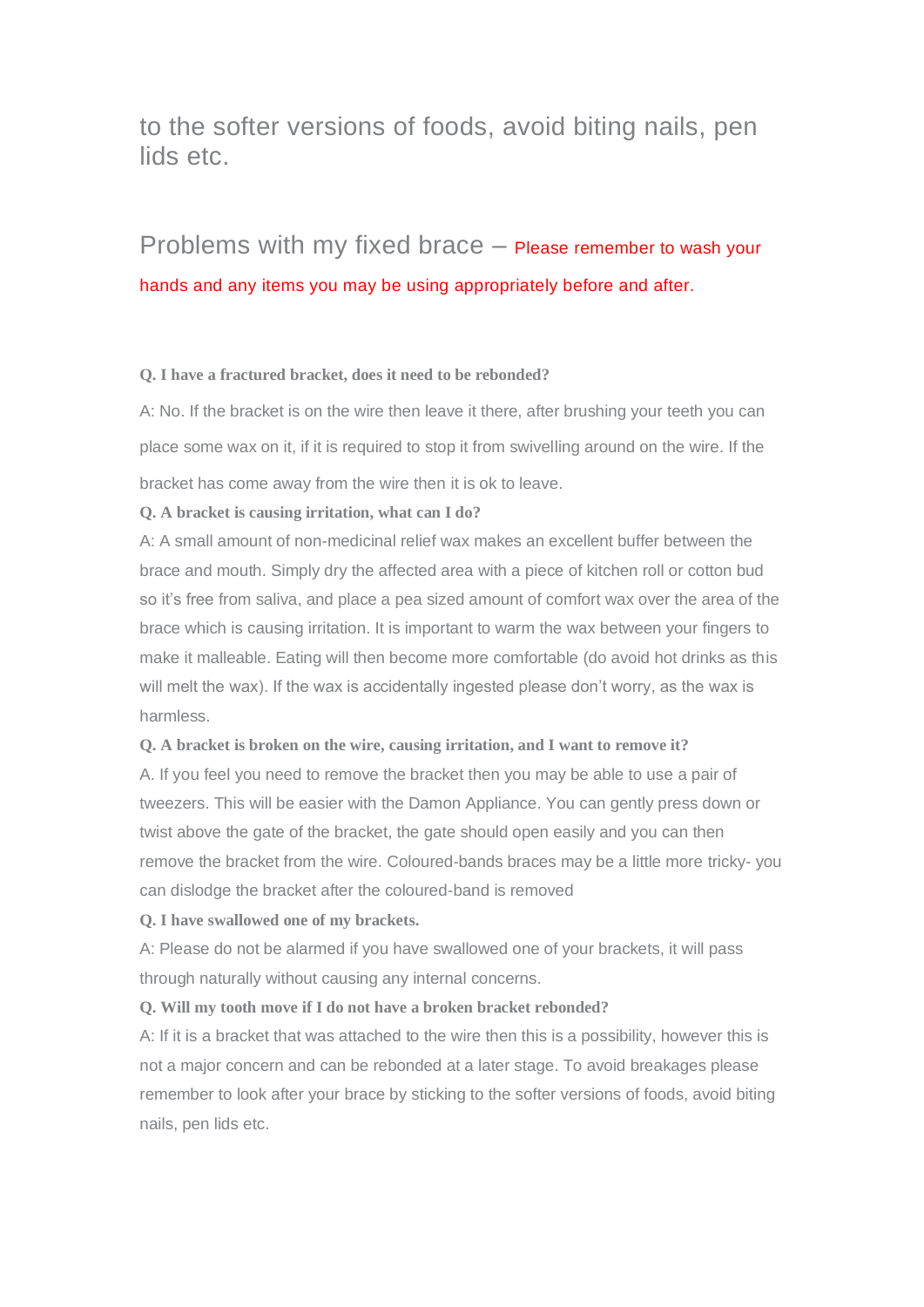#### **Q. My clear elastic chain has come loose, what shall I do?**

A: This elastic chain is ok to leave if it's not causing any irritations. If the chain is flapping around then you can trim the chain with a pair of clean nail scissors/clippers.

#### **Q. An auxiliary (zingstring, coilspring, etc.) has come loose/lost, what shall I do?**

A: It is ok to leave at this stage if it is not causing any irritation.

**Q. My wire has slipped to one side and is digging into my cheek, what can I do?**

A: If you have recently had your appliance fitted the wire will be relatively flexible and you can try using your thumb nail, back of your toothbrush or the back of a teaspoon to gently push the wire back around.

#### **Q. My wire is sticking out, what should I do?**

A: If you have recently had your appliance fitted the wire will be relatively flexible and you can make the wire comfortable by tucking it under the hook of your very back brackets. You may even be able to re-insert the wire if it is relatively flexible. You may need to place some wax in the area to keep it in place. We would not suggest that you trim your wire in case you make it worse for yourself. If you take a photo of the area and email it into the practice we can advise you further. If your brace has been on for some time you are likely to be in a strong wire which in this case it will not be possible for you to trim the wire at home but it is more likely that the wire will just sit alongside the teeth.

#### **Q. My wire is protruding out between 2 brackets, what should I do?**

A: If you have recently had your appliance fitted the wire will be relatively flexible, using the pad of your finger gently press in the area of the protrusion and the wire should slide back into place. Alternatively you may wish to use a pair of tweezers and try to slide the wire. If you are unsure what to do then please send a photo and we will try and help you further.

#### **Q. My wire is too strong and I cannot trim it**

A: If the wire you have in place is a strong wire then it will not be possible to trim it yourself. The best thing is to use wax to protect your cheeks from the sharp end. If you are unsure what to do then please send a photo and we will try and help you further. If possible try to assess whether the wire is long or if it has slipped around, check the other side and see if it has come out of the very back bracket. You might need someone to help you.

#### **Q. The end of the wire is causing irritation, what can I do?**

A: A small amount of non-medicinal relief wax makes an excellent buffer between the brace and mouth. Simply dry the affected area with a piece of kitchen roll or cotton bud so it's free from saliva, and place a pea sized amount of comfort wax over the area of the brace which is causing irritation. It is important to warm the wax between your fingers to make it malleable. Eating will then become more comfortable (do avoid hot drinks as this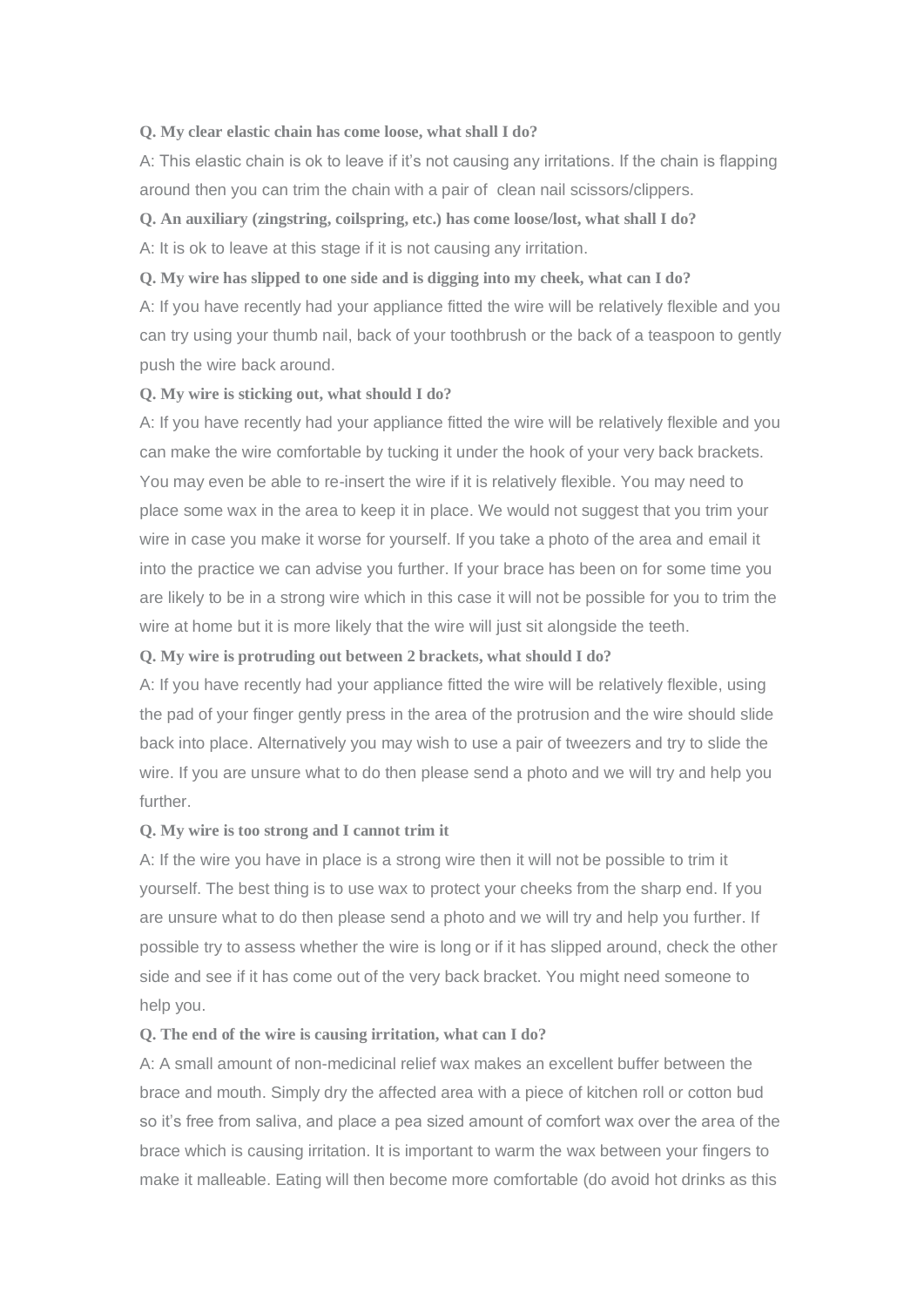will melt the wax). If the wax is accidentally ingested please don't worry, as the wax is harmless.

#### **Q. My wire has broken, can I pull it out?**

A: it is not advised that you try to pull wire out of your brackets, if it is not causing you any discomfort then it is ok to leave. If you are concerned then please email a photo of the area and we can advise you from there. However if you feel it necessary to remove part of the wire that is broken, you may be able to do this with a pair of tweezers.

**Q. My wire ligature( wire ties, not the main wire) has become loose, and/or sticking out into my lip. What can I do?**

A. If the ligature is loose, simply remove it with tweezers. If the wire ligature is sticking out into the lip, but is not loose, it can be bent back down with a cotton bud or pencil eraser to eliminate the irritation.

#### **Q. My teeth have started to cause discomfort? Should I be worried?**

A: No you should not be concerned regarding discomfort coming and going, the arch wires we use specifically continue to gently move the teeth. If you do have any discomfort have softer foods, cold drinks and foods, and painkillers you would take for headache (please DO NOT use Ibuprofen). If you feel this discomfort to be excessive then please email the practice.

#### **Q. My teeth feel mobile, should I be concerned?**

A: With orthodontic treatment teeth are actively moving through bone, resulting in teeth moving and causing some mobility, so this is normal, please do not worry. If you are concerned that a particular tooth feels more mobile than normal then again please email, send a picture and we can review why this might be the case.

**Q. I have a tingling lips, cheek irritation, and swelling of the lips, what should I do?**

A. If you are wearing elastic bands please stop wearing them immediately, take a piriton and see if this helps, If you are not wearing any elastics, please send a picture into the practice for further advice, if your brace was fitted over over 3 or more days then it is very unlikely to be a reaction from the appliance. If the irritation is causing respiratory problems **ring 111 for advice or in an emergency dial 999.**

#### **Q. Trauma to my face and brace what should I do?**

A: If you have fallen or hit your face resulting in severe trauma to the soft tissues, teeth and/or appliance

- o Firstly you could send in a picture to our email address showing the area of damage so we can give advice.
- o Contact 111 regarding severe facial damage.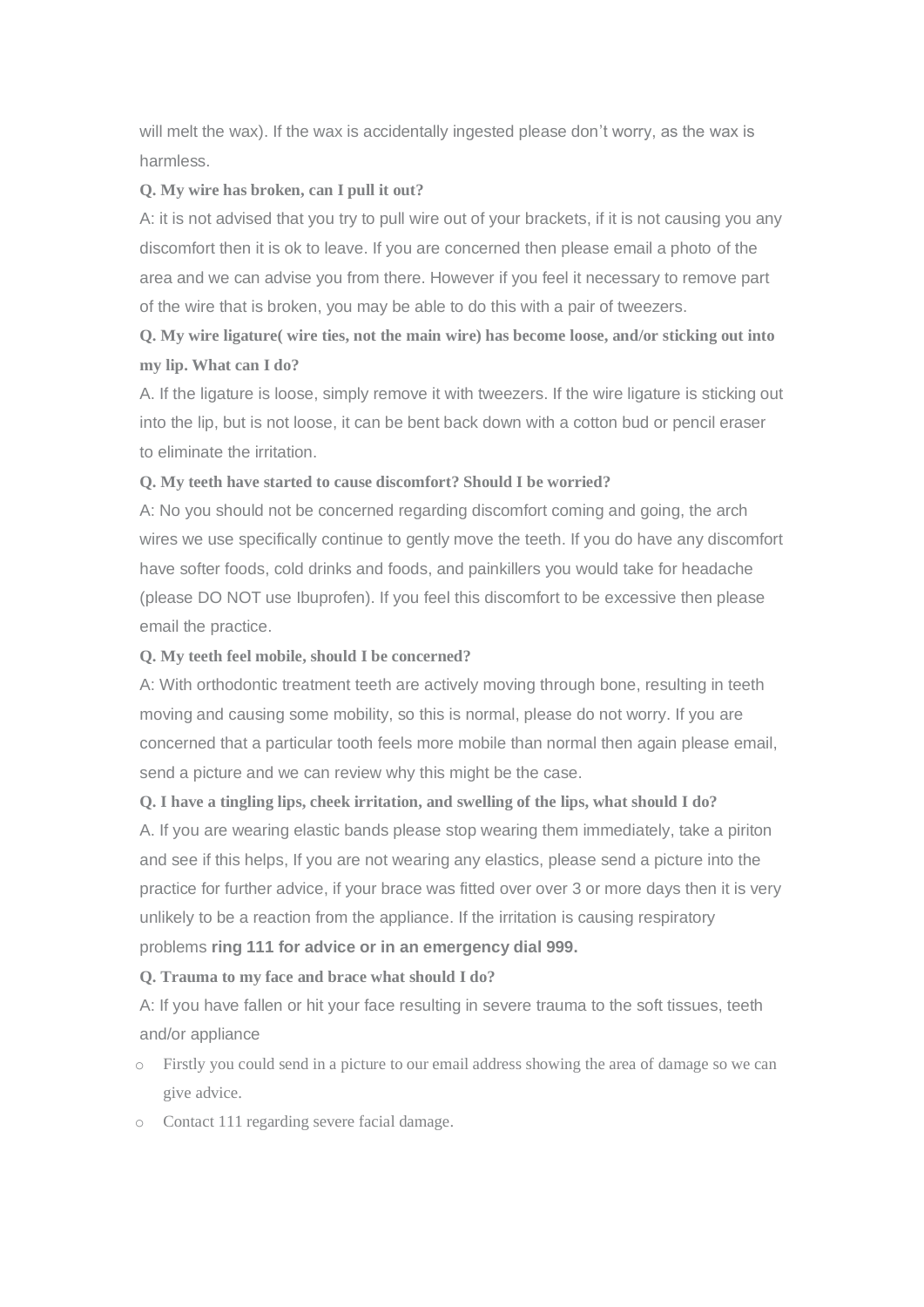# Problems with my elastics

### **Q. Should I continue to wear my elastics?**

A: please continue to wear your elastics as we have asked you to do. When you are running low on elastics please email/message us with pictures so we can assess on how to proceed.

### **Q. What if my hook for elastics has broken/come away?**

A: if you can place the elastic around your bracket do so, if this keeps coming off then don't worry and stop wearing all elastics. If you are supposed to be wearing elastics on both sides, do not wear just on one side, stop completely.

### **Q. What if the bracket I attach my elastic to has broken?**

A: at this stage we will not be rebonding any brackets so stop elastics completely. If you are supposed to be wearing elastics on both the right and the left, do not wear just on the one side, you will need to stop completely. You could email/message us pictures for us to assess if any alternative options are available.

**Q. I am running out/or have run out of elastics. What should I do?**

A: Please email/message the practice, let us know which ones you are wearing and we will post them to you for the postage fee (£1.00). We will need postage details.

# Problems with my turbos/bite blocks

**Q. My turbos have worn down and I am contacting my lower brackets when biting** A: try to be careful when biting, Try not to bite tightly together. Usually when you are relaxed the teeth are not in full contact anyway.

Q. I have lost one turbo from one side but the other one remains on the other side, does this **matter?**

A: you should try and bite directly on to that one turbo and try not to slide on it. Even though it will feel strange biting on just the one, it will still be helping free the bite.

# I was due to have my braces removed and now it has been postponed

Q. I was due to have my brace removed and it has been postponed. What will happen if I try **to remove it myself?**

A: DO NOT ATTEMPT TO REMOVE YOUR FIXED APPLIANCE it is very irresponsible for you to attempt the removal of your brace, if you try this you may damage the teeth in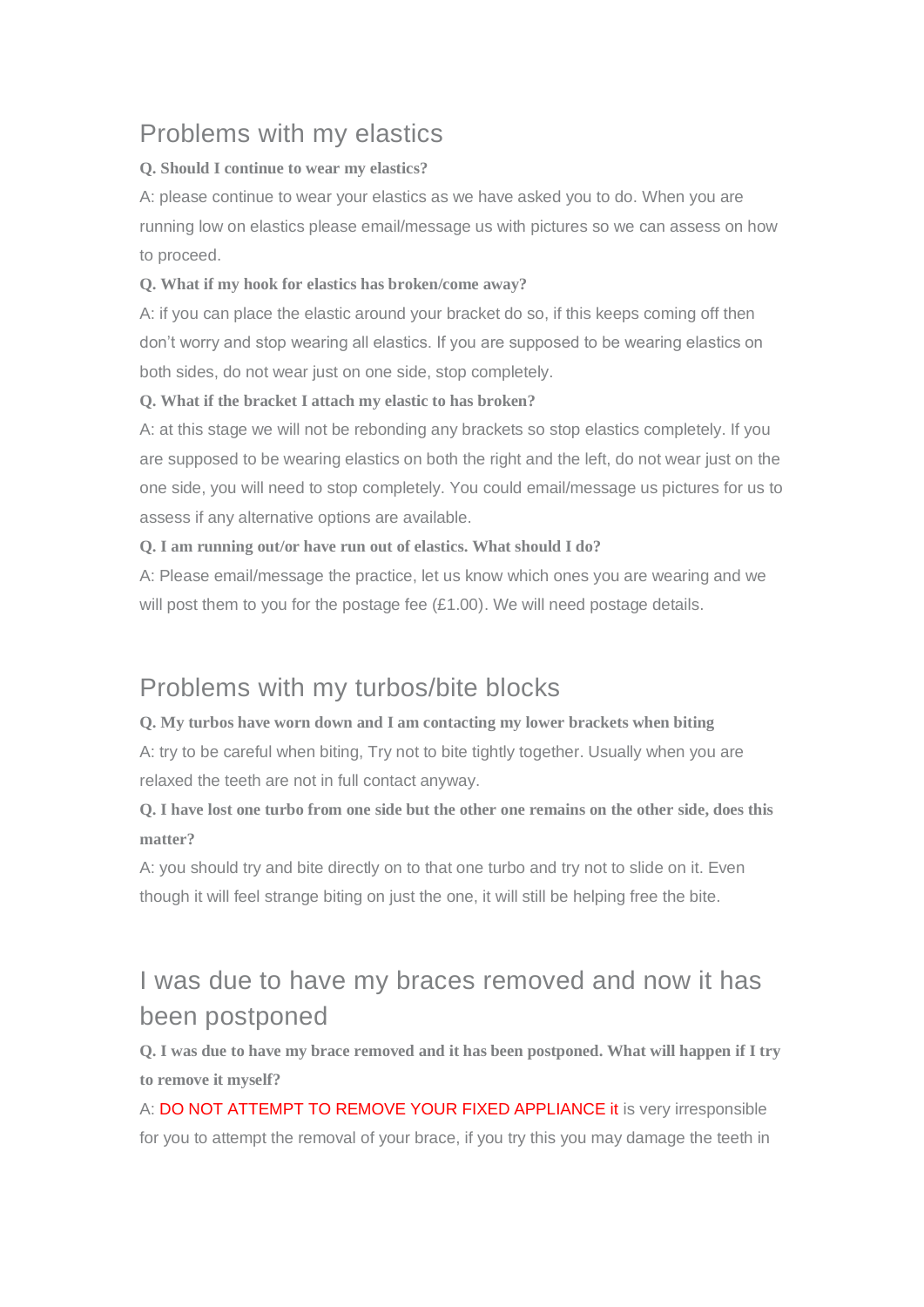the process. We will contact you to arrange to remove your brace when the practice has been advised that it can resume routine treatment.

**Q. My appointment to have my brace removed has been delayed, should I continue to wear my elastics?**

A: Please continue to wear your elastics in the same position as we have asked you to do, however reduce the wear to night time only.

**Q. Will keeping my brace on longer cause any problems to my teeth?**

A: as long as you are looking after the brace and ensuring that your oral hygiene (tooth brushing) is of a high standard, then there is not an issue with the brace remaining in situ. If anything, the wires are continuing to hold the teeth where we want them to be and help to allow the teeth to get used to their position.

# Problems with my removable brace/Aligners (Invisalign)

### **Q. I am wearing currently having Invisalign treatment and I don't have my next aligner...what should I do?**

A: Continue to wear your current aligner for 22 hours a day, this will hold the teeth in their new position. It may be that we can post your next aligners but this would need to be confirmed by Dr Sitlu and would require photos with your current aligners in situ.

#### **Q. My Invisalign aligner broke/ has been lost, what shall I do?**

A: If your current aligner you are wearing is broken, then it would depend on how long you have been wearing it. If it was only 2-3 days then, it may be a good idea to go back to wearing your previous aligner until a replacement aligner is supplied If you have been wearing the lost/broken aligner for 5-6 days then normally it is safe to continue with the next aligner you have been given. It may just feel tighter than normal but we would advise that you wear this for the whole week PLUS the extra days needed to make up the previous week.

**Q. I have lost an attachment from my teeth, what should I do?**

A: continue to wear current aligner and do not move on to next aligner until you are able to contact the practice for advice

### I don't have any wax